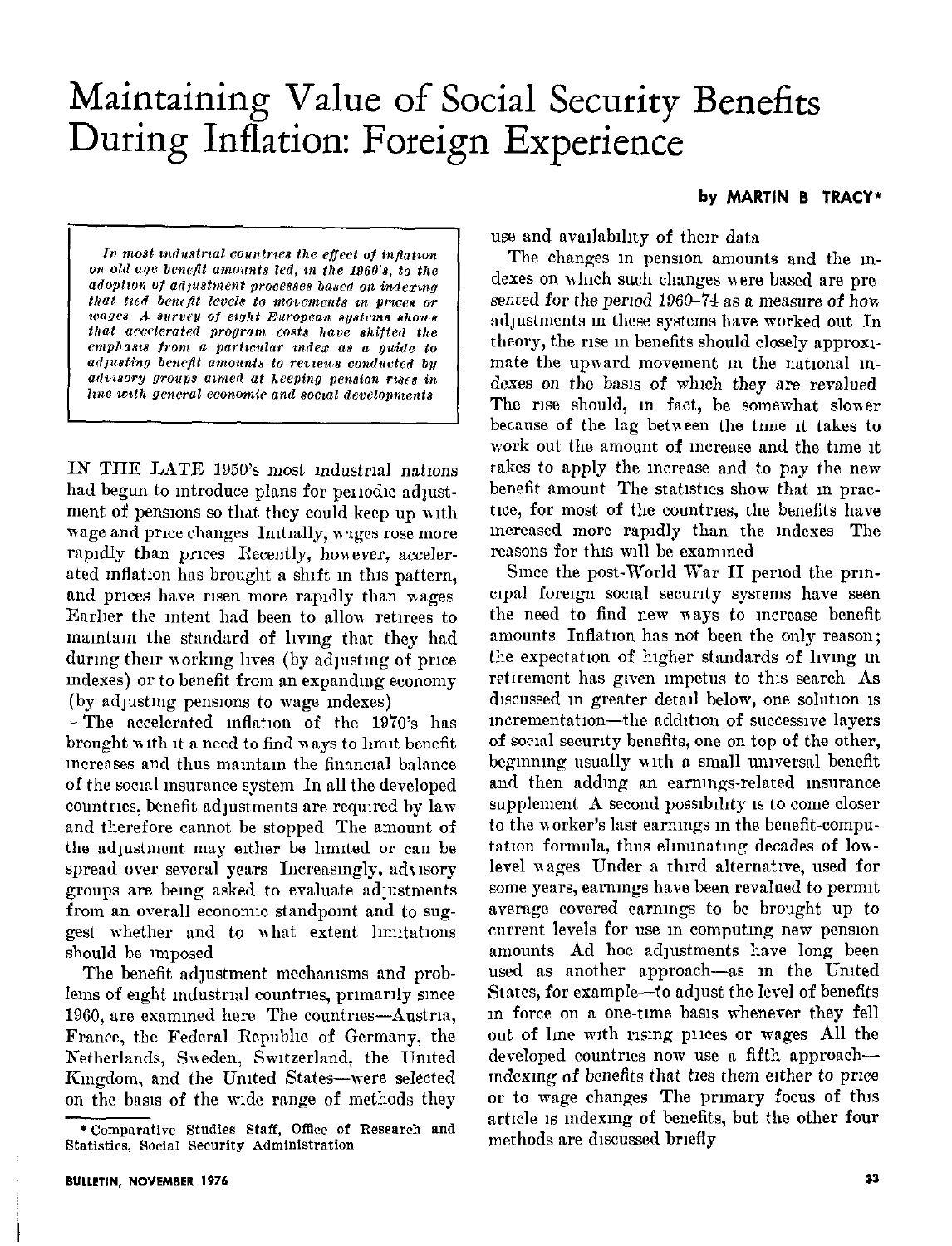#### Incrementation

Incrementation-adding successive layers of social security protection with the aim of achieving a higher benefit rate-has been adopted in a number of countries, as in Denmark, Norway, and Sweden These countries had begun with a flatrate old-age and survivors program, usually covering all residents in order to provide at least a subsistence income to everyone, not only workers A general desire to make the system equitable for all elements of the society was evident It soon became apparent that the benefits were inadequate Not only were the amounts small, but in the early years the benefits were not revalued to keep pace with the cost of living Benefits were financed by taxation, general or earmarked, and it was considered too costly to raise them to a really sufficient living minimum Eventually, however, social pressure called for improvement of benefits In response, these countries added an earnings-related layer to the flat-rate amount in the early 1960's The full impact of the second layer could not be felt until the program matured in several years The desired benefit rate still could not be maintained, even with the two systems, and yet another layer was added in the form of mandatory private pensions

Since 1960 this method has been used by all countries with universal benefit payments, except Iceland Switzerland and the United Kingdom, where the flat-rate benefit (based on contributions, not residence) is not considered a universal payment, also added a second layer<sup>1</sup>

#### **Benefit Formula Changes**

Another way of coping with inflation, in the computation of new benefits, has been to reduce the number of years taken into account and to change the formula itself At one time it was not uncommon for an average of lifetime wages to be used in calculating the benefit amount Earnings from more than 20 years before retirement were often found to be so small that they

brought the career record down to an extremely low level A general tendency to reduce the number of years that were averaged for benefit purposes then developed It is now common to use the last 3 years of earnings, and some countries are discussing relating the calculation solely to final pay Such limitation, of course, would produce a higher initial benefit already adjusted to current standards As of 1975, 50 countries base their benefit formulas on 15 years of earnings or less, compared with 28 countries in 1961

The countries studied here represent the range of possibilities found in benefit-computation methods The period of computable earnings covers variations from an entire career to the last 5 years only The Federal Republic of Germany considers all working years in its computation Switzerland includes all years since the system was set up in 1948 In the United States. earnings since 1951 are the basis for most benefits In Sweden the earnings-related pension is based on wages since 1960 France uses the highest 10 years of earnings Austria, which at one time used lifetime earnings for the old-age pension, considers only the last 5 years in its computations

The benefit-computation formula has been changed a number of times in Switzerland and the United States In Switzerland the formula is composed of a basic cash amount that is raised from time to time, plus a percentage of earnings that has also been raised (from 125 percent in 1970, for example, to 167 percent in 1973) In the United States the percentages in the weighted formula have been raised—from a three-part formula of 62 97 percent of the first \$110 plus 22 90 percent of the next \$290 plus 21 40 percent of the next \$150 in 1965, for example, to an eight-part formula in 1975 of 12948 percent of the first \$110 plus 47 10 percent of the next \$290 plus 44 01 percent of the next \$150 etc

# **Revaluing Earnings**

Revaluation was introduced initially in France and the Federal Republic of Germany in the late 1950's, and in Austria in 1961, in order to raise benefit levels by compensating for low earnings paid in the period immediately before and after World War II Prolonged postwar inflation has made the old earnings records virtually meaning-

<sup>&</sup>lt;sup>1</sup>The earnings-related layer in the United Kingdom (established in 1961) was abolished in 1975, and conversion to an earnings-related system only is scheduled for 1978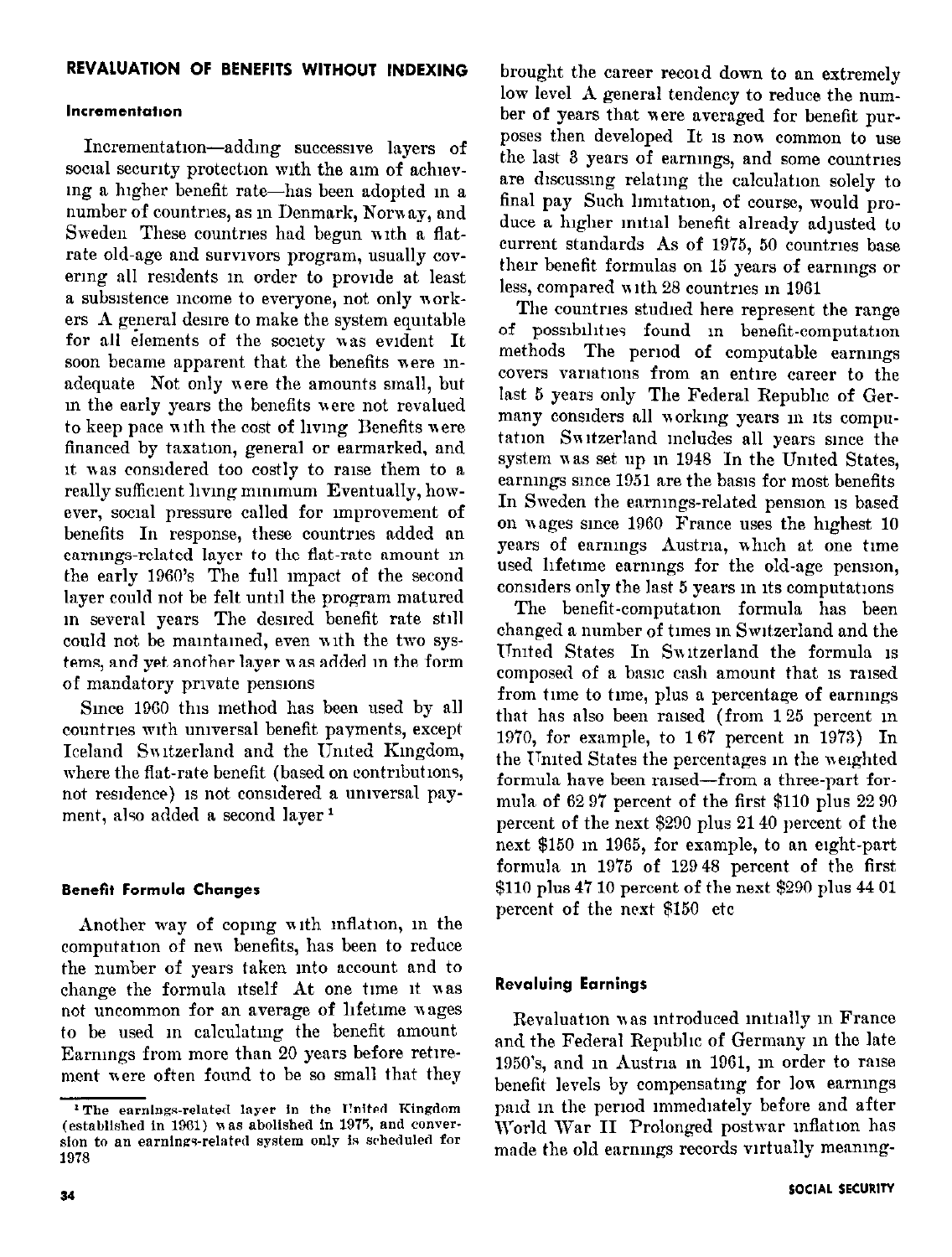less More recently, however, in Switzerland a provision was implemented to revalue past earnings to raise retirement income to a level that is more comparable with earnings before retirement Eleven countries have such a revaluation provision-Algeria, Austria, Belgium, Canada, Chile, France, the Federal Republic of Germany. Portugal, Switzerland, Turkey, and Yugoslavia<sup>2</sup>

#### **Ad Hoc Changes**

Changes in benefit amounts were sporadic before the late 1950's Little systematic review of needs existed and benefit increases were made from time to time when social and political pressures on the national legislatures led to improvements When regular adjustments were introduced, it was thought that the need for ad hoc changes had been eliminated since price or wage rises would automatically result in benefit increases In fact, however, ad hoc changes have been continued in some countries and have increased in frequency during the inflation of the 1970's

Ad hoc actions are taken to increase both the the amount of an initial award made at the time of retirement and of benefits in force, primarily when existing adjustment provisions and benefit formulas fail to keep pace with rapid inflationary trends Thus, for the most part, such actions are implemented to supplement other forms of adjustment In addition to helping the benefits to keep up with inflation, an ad hoc adjustment may also help improve the ratio of the benefit to preretirement income

Ad hoc changes were made in France in 1972 (a one-time, 5-percent increase), frequently in the Netherlands, in 1964 and 1969 in Switzerland, at least once a year since 1960 in the United Kingdom; and m 1965, 1968, 1970-72, and 1974-76 m the United States

#### INDEXING BENEFITS TO WAGES OR PRICES

In the post-World War II period, sporadic benefit increases failed to satisfy pensioners fully

Their dissatisfaction centered on a comparison of their benefits with price and wage developments Prices had risen astronomically, requiring currency reforms in some Western European countries As a consequence, pressure from pensioners and other groups mounted Continued prosperity in the late 1950's and early 1960's added to the willingness of many Governments to introduce some form of regular, periodic adjustment of pensions to price or wage changes In the eight countries under discussion, indexing provisions were implemented as follows

| 1948 _________________Sweden                         |
|------------------------------------------------------|
| 1957 ------------------- Federal Republic of Germany |
| 1957 ------------------ Netherlands                  |
| $1965$ $1965$                                        |
| $1966$ $---$                                         |
| $1969$ $--- $ Switzerland                            |
| 1971  United Kingdom                                 |
| $1975$ $-------------$ United States                 |
|                                                      |

Once the decision had been made to adjust benefits, the next step was to decide whether a wage or a price index was the most feasible The more conservative approach called for adjustment to price increases The theory then as now was that once an old-age benefit had been granted, its purchasing power should be maintained by increasing it in proportion to price rises This approach was counted on to permit the retiree to continue his old standard of living Some societies were prepared to go beyond this, however, to allow benefit increases in proportion to the improvement in the standard of living currently enjoyed by the active labor force This line of reasoning led to indexing by wage changes

The use of indexing spread relatively rapidly, particularly among the industrial countries, so that by 1975 a total of 33 countries had some form of indexing As the following list shows, most systems (20) primarily use the price index, three use the minimum wage, and 11 use a general wage index

| General wage index |                           |  |
|--------------------|---------------------------|--|
| Argentina          | Germany, Federal Republic |  |
| Austria            | Israel                    |  |
| Bolivia            | Netherlands               |  |
| Finland (earnings- | Spain                     |  |
| related pension)   | United Kingdom            |  |
| France             | Uruguay                   |  |
| Minımum wage ındex |                           |  |
| Brazil             |                           |  |
| Malagasy Republic  |                           |  |

Mexico

<sup>&</sup>quot;A detailed study of the methods used to revalue earnings is to be released by the Office of Research and Statistics by the end of 1976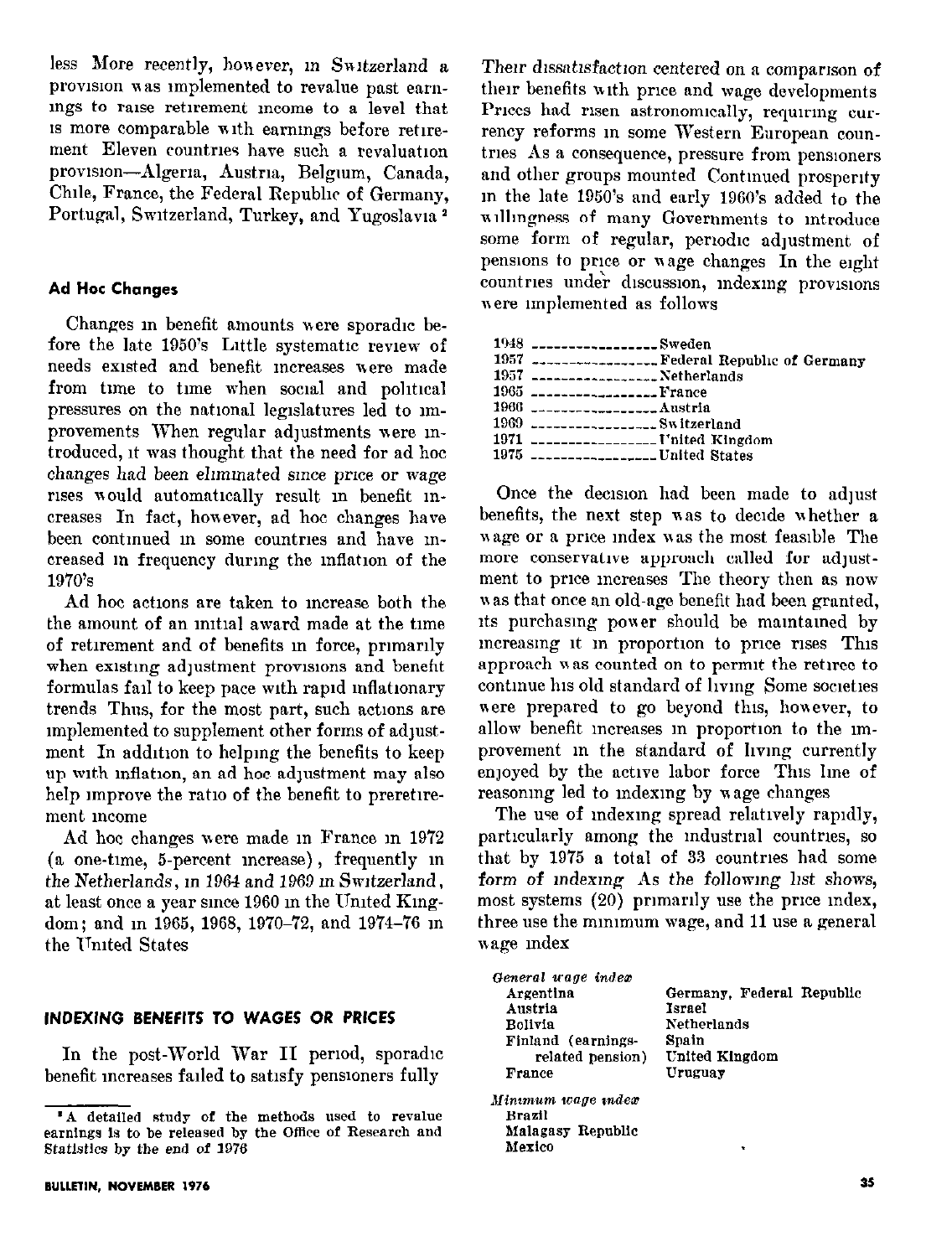| Price index        |               |
|--------------------|---------------|
| Belgium            | Luxembourg    |
| Canada             | New Zealand   |
| Chile              | Norway*       |
| Colombia           | Portugal      |
| Denmark            | Sweden        |
| Ecuador            | Switzerland   |
| El Salvador        | United States |
| Finland (universal | Upper Volta   |
| pension)           | Yugoslavia    |
| Italy              | Zaire         |
| Japan              |               |
|                    |               |

\* With provisions for adjustment related to work

Most countries use a form of consumer price index that may itself be a composite of several indexes Consumption patterns differ and weighting of the indexes from country to country, even where the indexes have the same name, tends to differ substantially

Changes in average covered earnings of insured wage and salary workers constitute the index for adjusting benefits in Austria and the Federal Republic of Germany In France, also, the adjustment is linked with increases in average covered earnings but less directly The adjustment factor is based on the annual increase in the average daily cash payments made under the sickness insurance program with these payments, in turn, calculated on the basis of covered earnings of insured wage and salary earners The Dutch index is based on the hourly wage rates of adult men who are manual workers in industry, transportation, and agriculture The Finnish adjustment is based on the wage index for all wage and salary earners

Other countries adjust benefits on the basis of minimum wage changes-Brazil, for example, and, most recently, Mexico In some instances minimum wages, in turn, are responsive to price increases

# Automatic and Semiautomatic Approach

From the start there were two different approaches to the way in which indexing should be introduced-automatic and semiautomatic Under the automatic approach a specified increase in the index (2 or 3 percentage points, for example) is automatically applied as an equivalent increase in the benefit amount Under the semiautomatic approach, a benefit increase is also provided whenever the index rises a specified

amount, but a review process is required to approve by how much the benefit will be increased In practice this process usually involves legislative debate and a new law each year Several advantages are generally characteristic of the automatic approach Assurance that the full amount of the intended increase will be applied to benefits, the adjustment process is speedy, avoiding the possibility of time-consuming debates and parliamentary procedures, more frequent adjustments are possible when prices and wages climb rapidly, and administration is simpler

Originally the two approaches were completely different, but the distinction between them has become blurred because the consultation process has grown, even under the automatic systems, as a result of rising costs and inflation Consequently, the term automatic adjustment is accurate for only a limited number of countries with indexing procedures Growing inflation and less favorable economic conditions in the 1970's engendered considerable concern about how to limit the effects of rapid benefit growth on the financing of the systems It was feared that sudden and sharp wage hikes or very rapid price increases would throw the financing pattern out of balance Thus even in some of the automatic systems a consultative process was introduced in an attempt to avoid such difficulties

# **Review Process**

The consultative process generally is handled through an advisory council, usually made up of representatives of Government, labor or insured persons, and employer associations In some countries, other interested groups or experts may be included-such as leading economists, academic figures, finance ministers, members of Federal banks, or representatives from the national chamber of commerce and associations of insurance companies Members are nominally selected by the Ministers in whose sphere social security falls In general, a council meets regularly when a review is called for by law or when the pertinent index has gone up enough to cause concern

The advisory council or Minister usually must submit a report to explain to the legislature the basis for its determination, whether or not an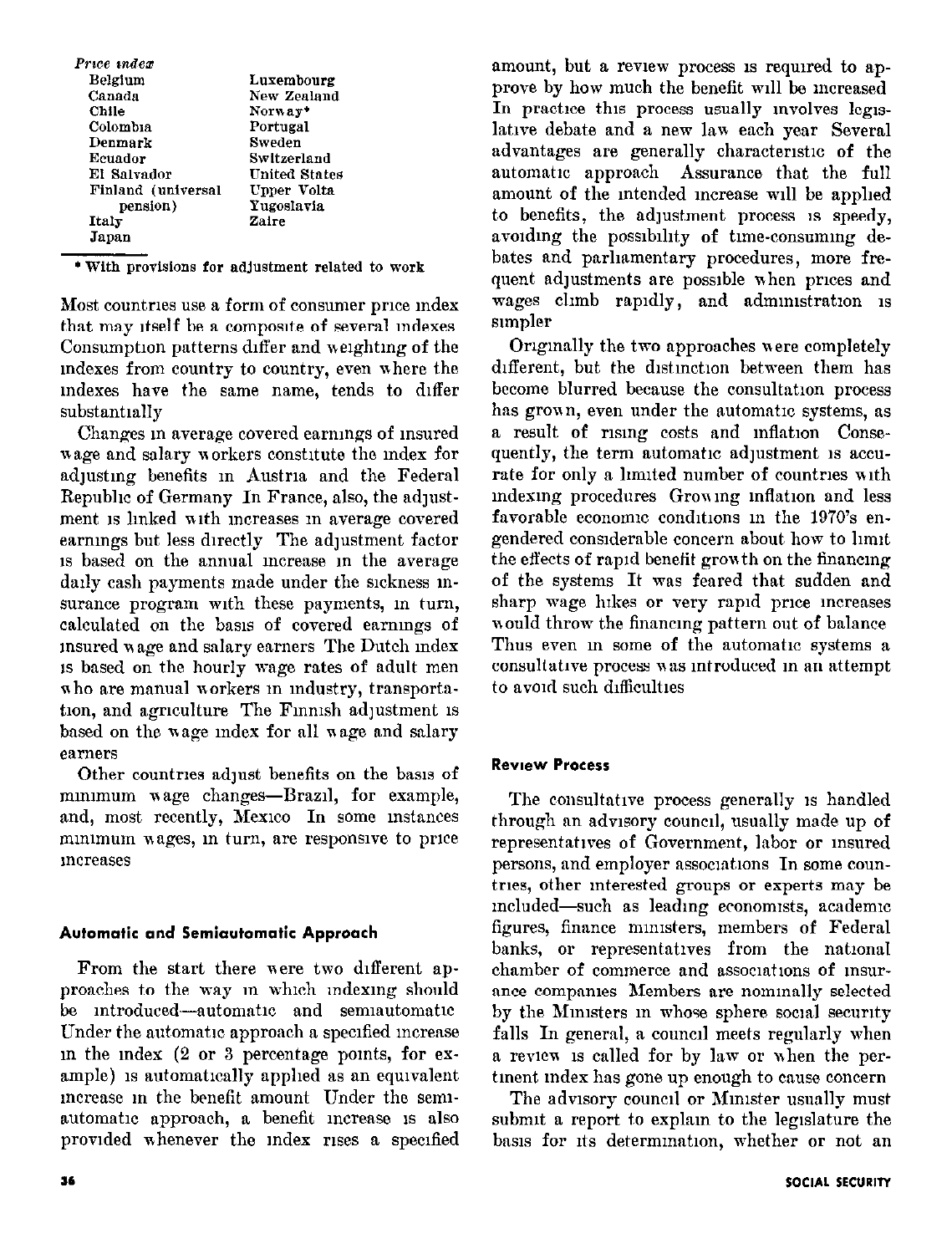increase in the benefit levels is needed The national legislature is not required to follow the council's recommendations Until the early 1970's, however, the practice in the industrial countries was either to adopt the recommended change or increase it

The scope of the council varies somewhat from country to country Its members represent both the interests of important groups in that society whose primary concern is in maintaining and improving benefits, and of those economic and financial experts concerned with the financial status of the system and of the economy The two groups are, in a sense, somewhat opposed In the pre-1970 inflationary period the emphasis was on raising benefits and the atmosphere was conducive to promoting the welfare of the retirees As noted, in the 1970's increasingly the focus has been on the program cost and how much the economy can bear, in view of the fact that unemployment and inflation have distorted the projections on which the program operations were based

More specifically, the council considers the amount by which benefits should be increased To reach a decision, the members examine not only the social security program, but also how changes in social security benefits influence the entire economy Conversely, they study how the state of the economy influences the social security program This review process has always involved study of the wage or price index or both Before the 1960's, changes in these indexes were generally thought of in terms of increases in benefit levels, benefit maximums and minimums, and contribution ceilings This study has been extended to include an analysis of the sources of income of the social security system, as well as demographic patterns, unemployment, and the labor force Possible alternate sources of income also are discussed because in some countries, contribution rates are so high that they are a political issue Other factors that may be examined include the actuarial balance of the fund and the potential impact of any change on the status of private pension programs

If, after review, it is found that an adjustment based solely on changes in the national index would be either too high or too low, the council may recommend a modification Where the increase is automatic, the council may not be able to change the amount, but it has, in some cases, proposed that the increase be spread over several years in order to even out the effect

#### Time As a Factor

Time as a factor in indexing benefits in force has grown increasingly more important as the inflation period has continued One aspect of the influence of time-shortening of the number of years of earnings considered in computing the benefit-already has been discussed Another aspect is the lag between the time of the rise in the index and translation of this rise into an increase in benefit payment A number of the adjustment systems have depended upon changes in wages or prices from one year to the next to determine, for the third year, the amount of the benefit increase (as in France)-that is, the increase of wages or prices from year A to year B was applied in year C At that time inflation had been no more than about 3 percent, so the length of the interval was not critical It was not uncommon to measure from one January to the next and apply the addition to the current January Aside from this administrative arrangement, some countries purposely scheduled a lag from the very beginning in order to reduce the possible inflationary effect of rapid increases and to smooth out the influence of sudden wage hikes on the general economy.

Under review procedures, even when ad hoc adjustments are made frequently and retroactively, the elapsed time between rises in cost-ofliving and benefit increases is not eliminated or satisfactorily reduced in most cases Beneficiaries do not receive an increased benefit during the time it takes for the legislature to determine and implement the new benefit level Although this is true to some degree in all systems, it is particularly acute where reviews play a substantial role

Increasing public concern with the effect of inflation on the purchasing power of beneficiaries has brought pressures to reduce the time lag involved in the benefit adjustment process A number of countries have acted to increase the frequency with which adjustments are made and to shorten the time between the establishment of the index amount and the corresponding benefit change At the same time, reviews also have be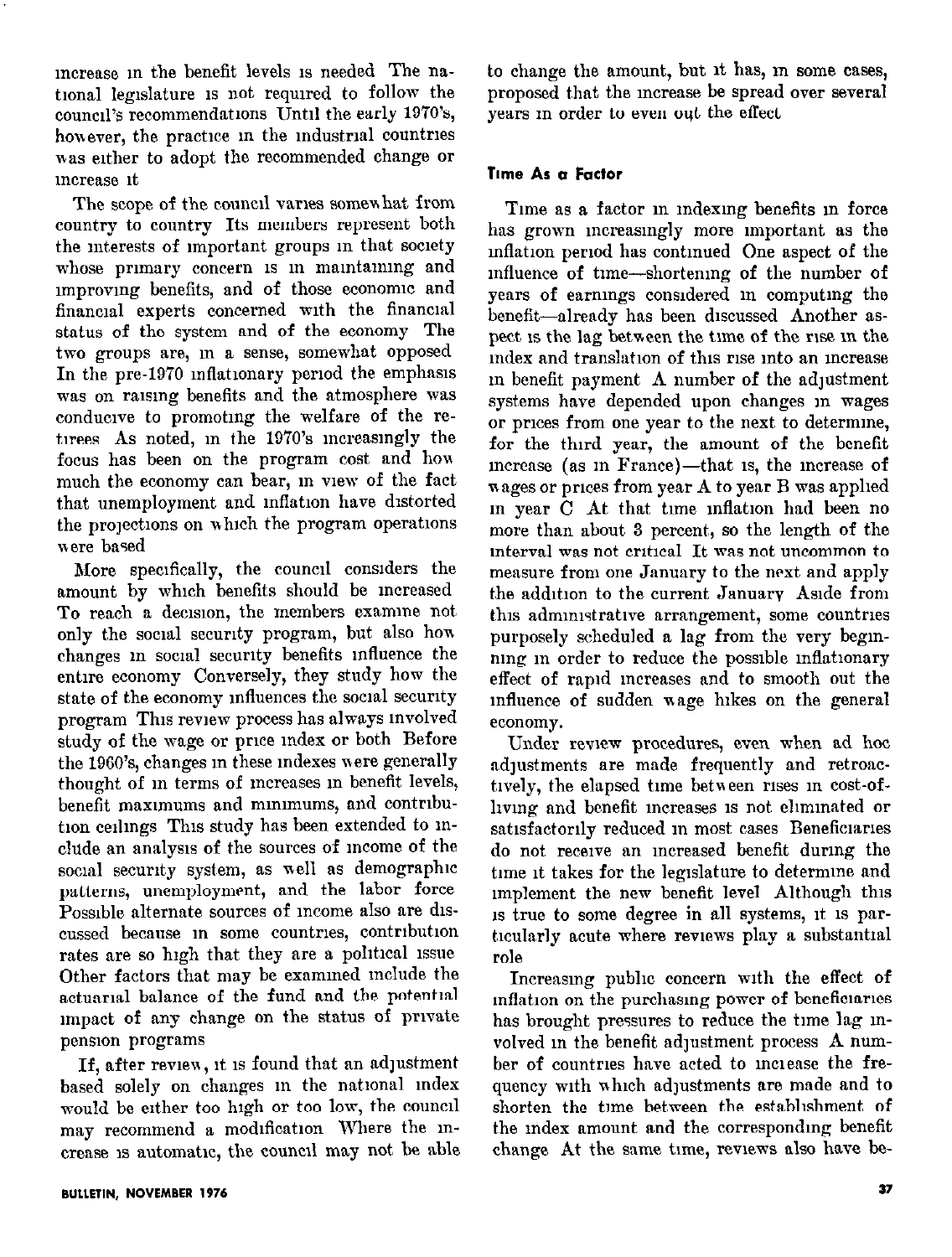come more frequent as the Index mcreases that trigger benefit adjustments have become more frequent

Procedures in several countries illustrate the move toward reduction of the intervals between reviews In Canada, automatic adjustment of pension levels on the basis of changes in price indexes recently was changed from an annual to a quarterly review In France and Luxembourg, recent legislation shortens the process by moving from an annual to a semiannual review Periodic reviews in the United Kingdom have been accelerated from a biennial to an annual procedure that, m practice, has been even more frequent In contrast to this trend, mdex-lmked adjustments nere being made so often based on changes in the wage index in the Netherlands that reviews had to be established on a semiannual basis to reduce the administrative problems involved in frequent increases m benefit levels

Three countries have recently cut the time lag between index changes and increases in pension levels In Canada, a new quarterly review system allons for reduced tune lag ns well ns for more frequent adjustments The lag was reduced from 5 months to 2 months by bnsmg the cost-of-lwmg adjustment on prices at the end of the first month. of the last quarter Adjustments had been made every April, with payments reflecting price changes as of the previous October In the other two countries, adjustments were formerly determmed in January of each year, with lags of  $2\frac{1}{2}$ - $3\frac{1}{2}$  years (Germany) and 2-3 years (Austria) between the average wage calculation and actual pension mcrenses The process has been accelerated in both countries by making the adjustment on July 1 instead of waiting until January 1 of the next year

The principal characteristics of the review procedures in these countries are shown in table 1 The data reflect the lag time between reviews and the necessary movement in the national index required (if any) either to adjust benefit levels or to trigger further study by the council Only Sweden has a fully automatic process in which the amount of benefit increase reflects the exact movement in the index without review In practice, however, France and the United States also tend to adjust benefit levels to reflect movements in the index without extensive revisions in their respective review procedures

| TABLE 1-Review process for pension adjustments General |  |  |
|--------------------------------------------------------|--|--|
| characteristics, selected countries, 1974              |  |  |

| Country                                          | Review period                        | Main index                             | Minimum index<br>movement required              |
|--------------------------------------------------|--------------------------------------|----------------------------------------|-------------------------------------------------|
| Austria<br>France.<br>Germany,<br>Federal        | Annual<br>Semiannual.                | Wages.<br>Wages.                       | None<br>None                                    |
| Republic<br>Netherlands                          | Annual<br>Semiannual                 | Wages.<br>Wages                        | None<br>At least 3 percen-                      |
| Sweden                                           | Movement in<br>index                 | Prices                                 | tage points<br>At least 3 percen<br>tage points |
| Switzerland                                      | Triennial or<br>movement in<br>index | $Prless 1$                             | At least 8 percen<br>tage points                |
| United<br>Kingdom.<br>United States <sub>-</sub> | Annual<br>Annual.                    | Prices or wages <sup>1</sup><br>Prices | None<br>At least 3 percen-<br>tage points       |

<sup>1</sup> Wage review every 6 years<br> **\*** Increases based on either prices or wages according to greatest movement, recent changes based on wage index

#### lndexmg Trends

In the past, benefits tied to a wage index should have moved up more rapidly than those linked to a price index because wages include both inflation movements and productivity improvements Another assumption is that the adjustment of benefits should show the close relationship between changes in index and changes in benefits Also, it is to be expected that in an automatic system benefit changes mechanically follow index changes and thus show greater correlation than in semiautomatic arrangements

To see whether these widely held assumptions are borne out m fact, the mcrease m the pension of nn average norker m manufacturmg 15 traced here for the period  $1960-74$  (table 2) The growth in wages and prices is shown for the same years The annual average of weekly wages earned by a worker in manufacturing, as reported by the International Labor Organization, is the basis for the wage index The price trend is based on annual changes in the consumer price index, developed nnd supphed by the US Bureau of Labor Statistics<sup>3</sup>

The greatest pension mcrease occurred m Swltzerland, ahere the Index stood at 649 in 1974 Sweden had the smallest pension increase, according to the latest available data The United

<sup>&</sup>lt;sup>8</sup> Price indexes represent In Sweden, all types of households, in the United Kingdom, all households, excluding pensioners and high-income families, in the United States. France, and Switzerland. all urban-worker households, in the Federal Republic of Germany and the Netherlands, all households and middle-income households, and in Austria, all households and all income levels in urban areas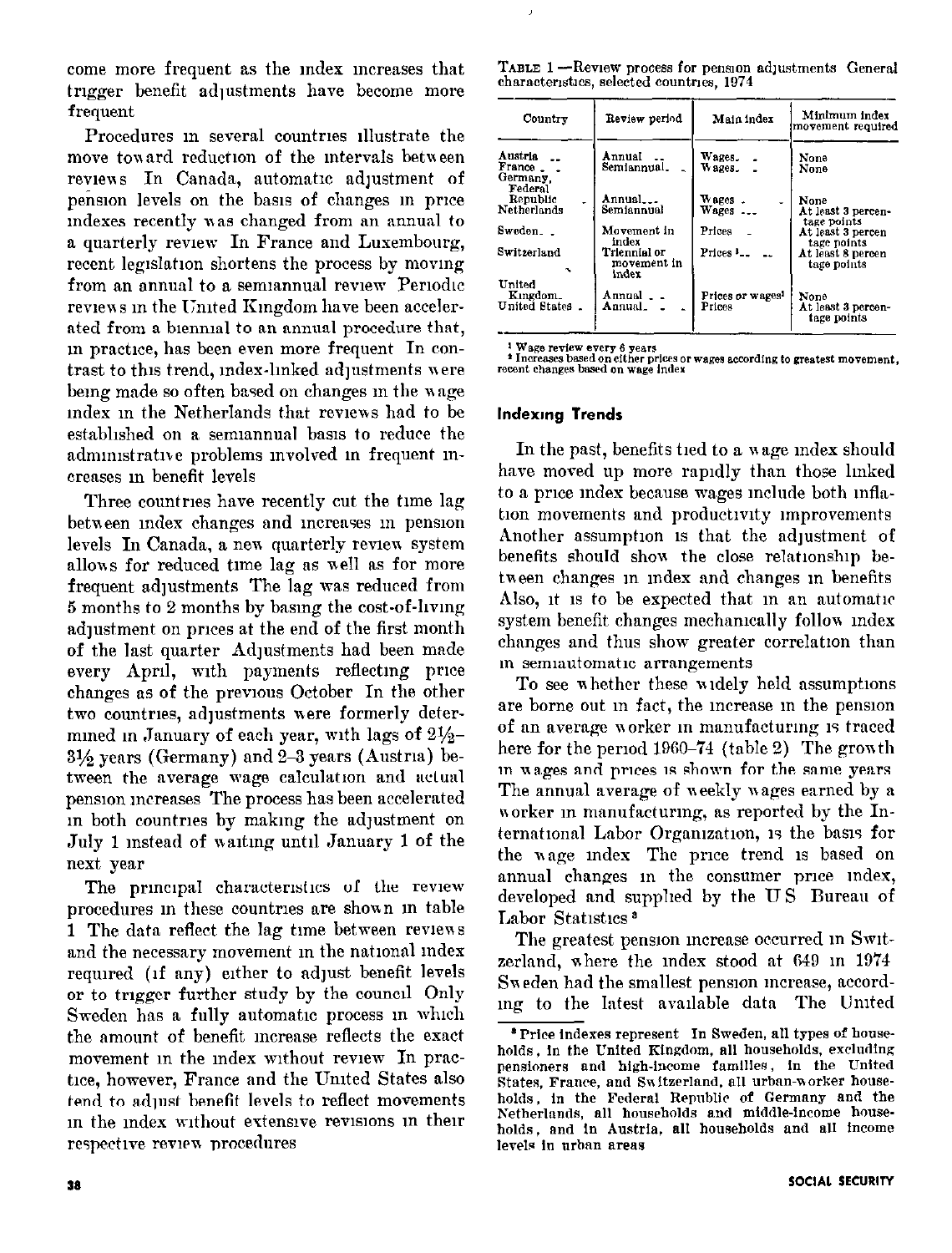| Country and index      | 1960 | 1965 | 1970 | 1971 | 1972 | 1973 | 1974         |
|------------------------|------|------|------|------|------|------|--------------|
| Austria                |      |      |      |      |      |      |              |
| Pensions <sup>1</sup>  | 100  | 109  | 141  | 151  | 162  | 178  | 203          |
| Wascs <sup>3</sup>     | 100  | 143  | 213  | 242  | 270  | 304  | 390          |
| Prices                 | 100  | 121  | 142  | 149  | 158  | 170  | 187          |
| France                 |      |      |      |      |      |      |              |
| Pensions <sup>1</sup>  | 100  | 173  | 254  | 280  | 310  | 344  | 379          |
| Wages                  | 100  | 143  | 219  | 241  | 268  | 322  | 347          |
| <b>Prices</b>          | 100  | 120  | 149  | 157  | 166  | 179  | 203          |
| Germany, Federal       |      |      |      |      |      |      |              |
| Republic of            |      |      |      |      |      |      |              |
| Pensions <sup>4</sup>  | 100  | 143  | 203  | 216  | 237  | 264  | 293          |
| Wages                  | 100  | 153  | 219  | 241  | 260  | 297  | 311          |
| Prices_                | 100  | 115  | 131  | 138  | 145  | 155  | 162          |
| Netherlands            |      |      |      |      |      |      |              |
| Pensions <sup>3</sup>  | 100  | 232  | 381  | 442  | 473  | 547  | 645          |
| Wages                  | 100  | 148  | 229  | 260  | 287  | 325  | $\bf ^{(6)}$ |
| Prices                 | 100  | 118  | 149  | 160  | 173  | 187  | 204          |
| Sweden                 | 100  |      |      |      |      |      |              |
| Pensions <sup>7</sup>  | 100  | 154  | 209  | 232  | 245  | 259  | 295          |
| Wages "                | 100  | 148  | 212  | 229  | 249  | 264  | $\bf ^{(0)}$ |
| Prices                 | 100  | 120  | 149  | 160  | 169  | 181  | 198          |
| Switzerland            |      |      |      |      |      |      |              |
| Pensions *             | 100  | 173  | 260  | 285  | 285  | 519  | 649          |
| <b>Wages</b>           | 100  | 140  | 196  | 221  | 246  | 276  | 310          |
| Prices                 | 100  | 117  | 139  | 148  | 158  | 172  | 189          |
| United Kingdom         |      |      |      |      |      |      |              |
| Pensions <sup>9</sup>  | 100  | 160  | 208  | 240  | 270  | 310  | 400          |
| Wages                  | 100  | 127  | 182  | 197  | 228  | 261  | 309          |
| $P$ rices              | 100  | 119  | 149  | 163  | 174  | 191  | 221          |
| United States          |      |      |      |      |      |      |              |
| Pensions <sup>10</sup> | 100  | 107  | 139  | 153  | 184  | 184  | 205          |
| <b>Wages</b>           | 100  | 120  | 149  | 158  | 172  | 185  | 197          |
| $Prics =$              | 100  | 107  | 131  | 137  | 141  | 150  | 167          |
|                        |      |      |      |      |      |      |              |

TABLE 2-Movement of pensions, average weekly earnings of wage earners, and consumer prices, in selected countries,  $1960 - 74$ 

NOTE Italics indicate main index used in specific country<br><sup>1</sup> Based on ad hoc increases and, since 1966, wage-related coefficient of indexing ......<br>Average monthly wage

<sup>2</sup> Average monthly wage<br>  $\frac{1}{2}$  Based on wage-related coefficient of indexing since 1965, ad hoc adjust<br>
ments used previously<br>  $\frac{1}{2}$ <br>  $\frac{1}{2}$ <br>  $\frac{1}{2}$ <br>  $\frac{1}{2}$ <br>  $\frac{1}{2}$ <br>  $\frac{1}{2}$ <br>  $\frac{1}{2}$ <br>  $\frac{1}{2}$ <br>

Data not available

<sup>9</sup> Data not available<br>Threases in universal pension only, excludes earning related pension<br>
<sup>8</sup> Hased on increases in the maximum benefit amounts that apply equally<br>
to benefit sin force, indexing instituted in 1969<br>
<sup>2</sup>

to beneuts in force, indeting instituted in 1509<br>
Increases in flat rate benefit smount, based on ad hoc adjustments until<br>
1971<br>
<sup>19</sup> Increases in flat rate benefit smount, based on ad hoc adjustments until<br>
1971<br>
<sup>20</sup> Ad

Kingdom had the greatest price increase, the  $index$  stood at  $221$  in  $1974$  The lowest price rise mas m the Federal Repubhc of Germany Wage mdexes varied from a high of 390 in Austria down to 197 in the United States

It is interesting to see the degree to which a pension increase corresponds to a rise in the rndex to which It 1s currently attached Sweden shows the closest relationship between its benefit Index and the Index on which changes we based The explanation is found not in Sweden's use of a wage or price index, but rather in the frequency with which adjustments are made Adjustment is made as soon as the pertinent index rises three pomts thus permlttmg greater responsiveness than in the other countries where, for the most part, only an annual change 1s made As a result, Sweden has had as many as three changes m a year

France's experience provides a somewhat different example In 1974 the pension stood at 379 while the wage index was 32 points behind at 347 In 1965 the tno Indexes were separated by 30 pants Although the gap uldened m 1970-72, the degree of separation has remaind fairly constant  $Two$  events are primarily responsible In 1968 an 18-percent wage increase was granted The full amount of the mcrease, however, was not applied immediately to the revaluation of benefits Instead, It was spread over several years to mmmnze the effect Then, m 1972, a 5-percent ad hoc increase in benefits was granted on top of the automatic increase to help benefits keep pace with wages

The greatest separation occurs in the Netherlands and Switzerland where the indexes for 1973 are 222 points and 347 points, respectively, behind actual pension increases since 1960 In the Netherlands the difference is due to ad hoc changes and a deliberate increase of benefits faster than wages to reflect the fact that rises in rent and other key items were a greater burden on pensioners than on the employed The goal 1s to brmg the full old-age benefit up to the level of the mnumum wage In Switzerland, a series of substantial adjustments (33 percent m 1964 and 1969) unconnected with any single index has aimed at achieving more adequate benefit levels

In Austria, the gap between pension levels and the wage mdex has wIdened from 34 pants m 1965 to 187 pants in 1974 The changes have been more comparable, however, smce nage mdexmg began m 1966 It should be noted that action to reduce the lag period by 6 months in 1973 contnbuted to keepmg penslon levels closer to wage rises, as did increases in both January (10 4 percent) and July (3 0 percent) of 1974

In the Federal Repubhc of Germany, ponslon mcreases have also fallen below that of the wage index, reflecting the built-in lag of several years on which the index is based The shortening of the lag period in 1973 has helped to reverse the pattern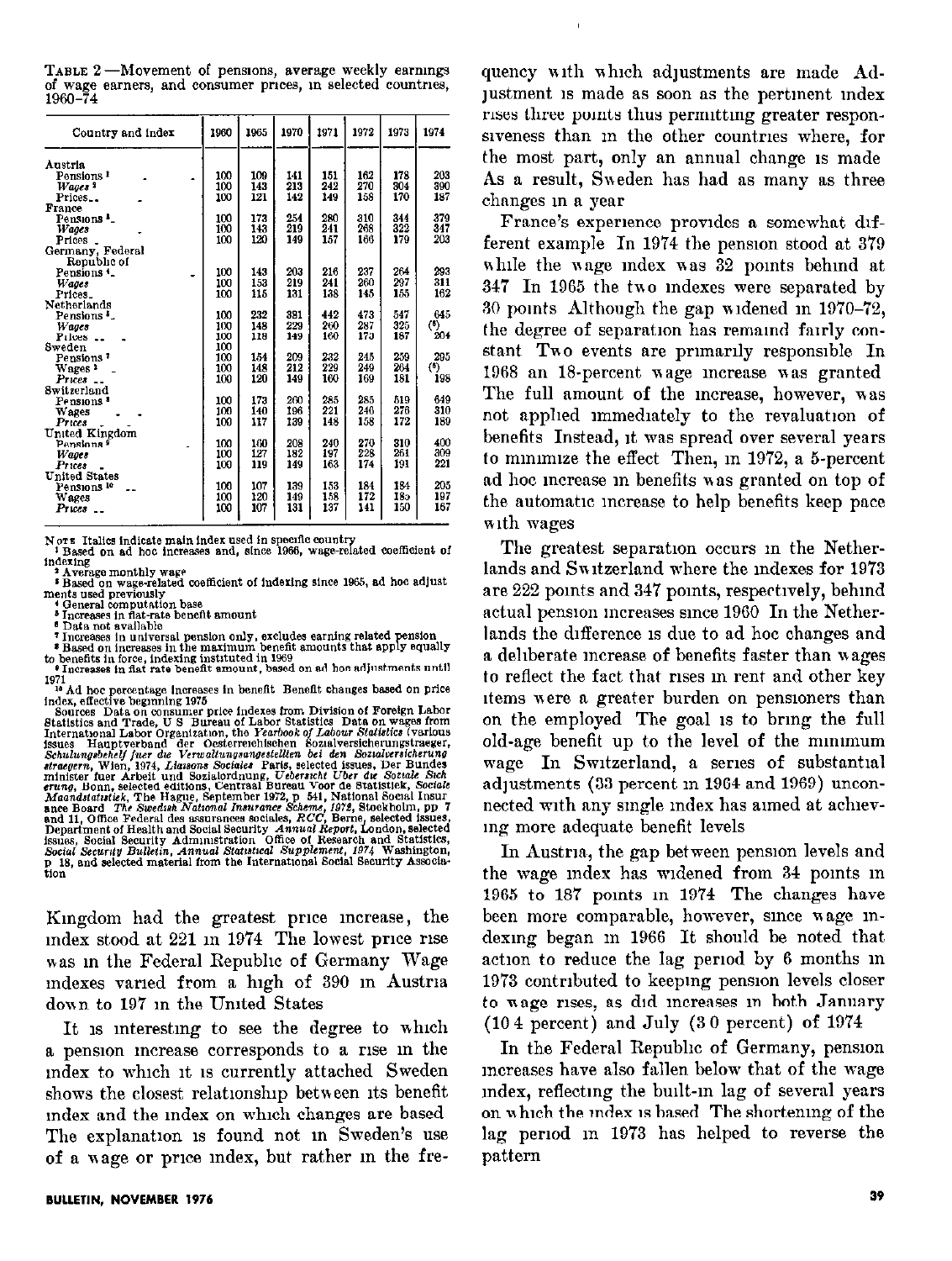In all these countries, at least until 1974, penslons mcreased more rapldly when adjustment was geared to wages, not prices After 1974, prices tended to go up faster than wages as a result of the worldwide inflation It is however, too early to measure the Impact of this change

#### SUMMARY OF COUNTRY INDEXING PROVISIONS

For each country, the adjustment procedure, review process, background information, and present status of the provisions for coping with inflationary trends are briefly summarized below

#### Austria

Annual adpustment of benefits in force is on the basis of changes in national average covered  $\emph{earnings}$  A periodic adjustment of pensions in force became effectwe January 1, 1966, under the Pensions Adjustment Act of 1965 Previously, only ad hoc measures could mcrease benefit levels, primarily in line with changes in the cost of hvmg A 1966 law, however, provides for calculation of a coefficient based on earnings This coefficient is, in turn, used to update the contribution ceiling level, revalue past earnings records, and raise the level of current pensions The coefficient 1s determmed by dwldmg the average covered earnmgs figure for the year before the precedmg calendar year by the average covered earnings figure for 2 years before the preceding calendar year If the average covered earnings were 6,000 schillings per month<sup>\*</sup> in 1972, for example, and 5,500 schlllmgs m 1971, the coefficient apphed to pensions m force m January 1974 would be the quotient of 6,000/5,500, or 1091

A review procedure for evaluating the size of any increase was included in the adjustment legislation This evaluation, based on general economic conditions and changes in demographic patterns, 1s made by the Federal Minister of Social Administration, subject to the approval of an advisory committee (principal committee of the national council) and Parliament

The review concept was introduced when it was noted that pension levels were not keeping pace with changes in wages and prices As indicated by the changes smce 1970 shown m table 2, the review process has stimulated action to improve the relative position of pension amounts under the semiautomatic features of the system by reducing the delay in the calculation of the adjustment coefficient from 1 year to 6 months In addition, a 2-year waiting period previously required before new awards could be adjusted has been eliminated New benefits can be adjusted in January followmg the date of award

Despite measures to reduce the lag time between adjustment and payment, pensions in force have contmued to fall behmd movements m the cost of hying and wage levels Further action to raise the value of the pension was taken by Parliament in June 1974 and in July 1975 when additional increases of 3 percent each on top of the regular January adjustment factor were enacted

# **France**

Semiannual adjustment of benefits in force is on the basis of changes in average covered earnings Periodic indexing of benefits in force became effective in April 1965 The legislation provided for establishment of a coefficient to be used to adjust current pensions and to revalue earnings for new awards The coefficient 1s based on the annunl mcrease m the average dally cash benefit amount paid under the national cash-sickness (short-term dlsnblhty) program The cash-sickness payments are calculated on the basis of average covered earnings of insured wage and salary earners between 2 successive years

The indirect manner in which the adjustment coefficient 1s tied to movements m earnmgs 1s designed to prevent the development of any incentwes for wages to be raised m order to hft future benefit levels Thus, no direct way exists for msured workers to increase benefit levels by seekmg higher wages

Although pension amounts have generally kept pace with wage changes, the rate of increase for pensions fell below that of wages m 1970 This failure to make desired improvements in benefit levels led to legislation in 1972 that raised current penaons by 5 percent as a one-tune, ad hoc adjustment and also increased the amount of new awards

 $^4$ One Austrian schilling equaled  $545$  U S cents as of March 31, 1976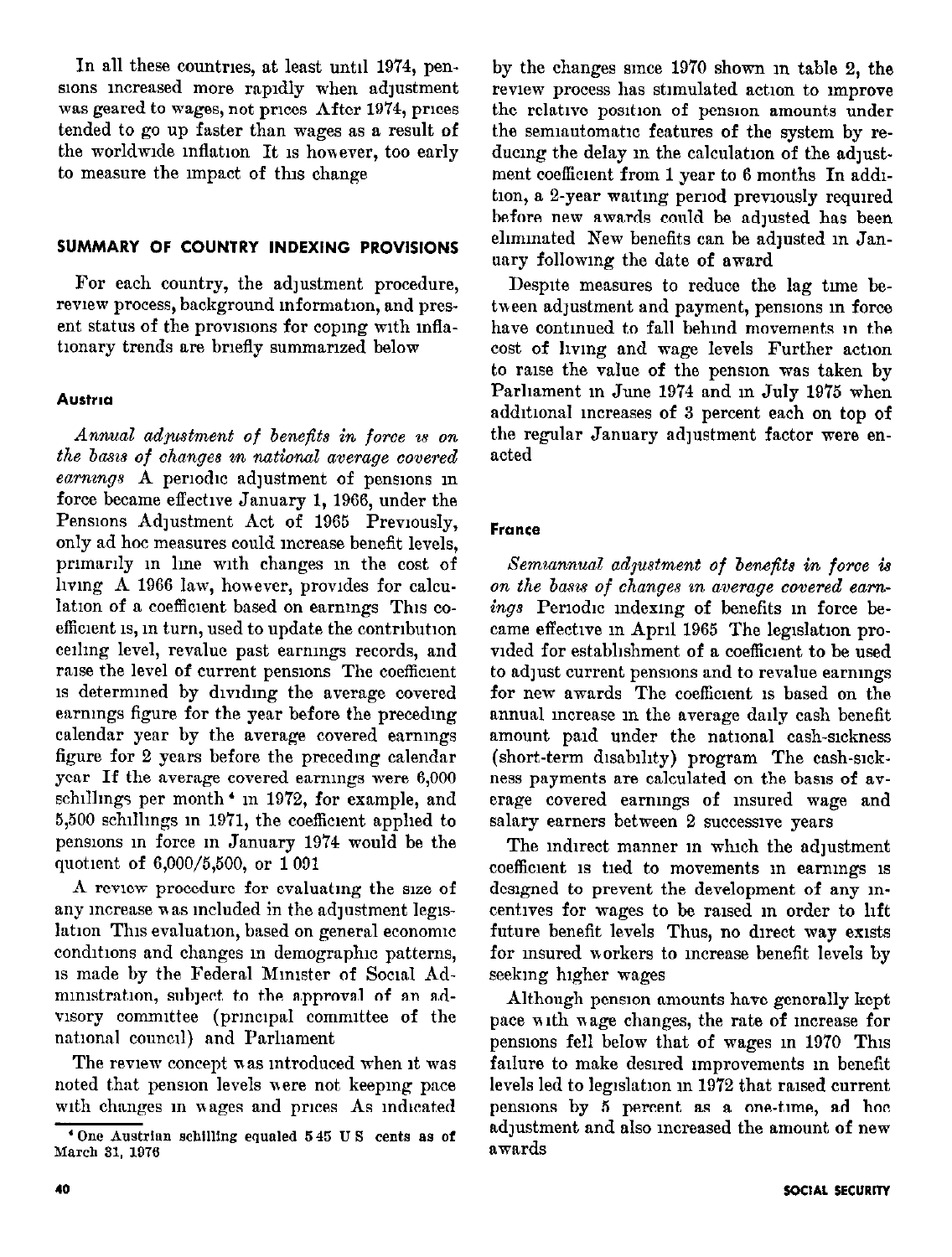To improve the automatic adjustment procedure for benefits in force, in 1974 the time lag between adjustment periods was reduced by 6 months Under the new biannual adjustment, the coefficient of increase on January 1 is equal to half the overall increase in cash-sickness benefits during the preceding year An additional adjustment on July 1 takes into account the increase in average wages during the preceding year  $(\text{April} to April)$ 

#### Federal Republic of Germany

Annual adjustment of benefits in force is on the basis of changes in national average earnings Implemented in 1957, the "dynamic" adjustment process mcreases benefits in force (and the contribution ceiling) on the basis of changes in national average earnings At the end of each year, an average of the natlonal average wage for the  $2\frac{1}{2}\cdot3\frac{1}{2}$  preceding years is calculated The growth in this figure over the previous average 1s used in determining pension adjustments for the next year The mcrense m the nverage for 1970-72 over that for 1969-71, for example, IS calculated at the end of 1973 and apphed to 1974  $\Lambda$  certain lag element thus is built into the system, masmuch as new retirement pensions or pension increases are not based on the existing national wage level, but on the level from  $21/2$ - $3\frac{1}{2}$  years earlier

Before 1973, the adjustment was made on January 1 of each year Under the new legislation, however, the adjustment date was advanced by 6 months to the previous July  $1^5$  This change has narrowed the gap between movements in the pension and wage indexes since 1973

Although the adjustment process is automatically calculated every year, Parliament must review and approve any pension increase Subsequent to the review, an advisory council (the social insurance council) submits to Parliament a specific proposal to adjust benefit amounts The proposal takes into account productivity and changes in the national income for employed persons, both of which influence the rate of *ncrease* 

#### **Netherlands**

Semiannual adjustments of benefits in force are on the basis of changes in average earnings The original intent of the indexing legislation in 1957 was to maintain the country's flat-rate benefit at a subslstence level for aged persons To achieve thus end, benefits vere adjusted each time the nage mdex rose by an average of at least three percentage points, provided that the change had been sustamed'for 6 consecutwe months From  $1957$  to  $1965$  the benefit level rose enough to provide a minimum level of income deemed necessary for retirement Thereafter, frequent adjustments to wage changes were needed Six adjustments were made in 1967-69 alone In addition to these adjustments, a number of ad hoc increases designed to compensate for movements m prices have been made smce 1960 The frequency of adjustments under this combined procedure, however, created administrative difficulties in making the changes necessary to pay the new amounts In 1972, the number of increases was limited to two a year

### Sweden

Automatic adpustment of benefits in force is on the basis of changes in prices Retired workers are entitled to a flat-rate pension plus an earningsrelated benefit, both of which are adjusted according to movements in the price index The amount of the flat-rate pension is 90 percent of a base amount that is adjusted whenever the costof-lwmg mdex rises or falls by three percentage pomts smce the last change m the benefit level The earnmgs-related pension amount 1s also adjusted when the price index moves three percentage points or more

Since 1948 adjustments have been designed to keep the purchasmg power of benefits m force equal to nhat they were at the time of award Legislation at that time tied the flat-rate benefit (the earnings-related benefit became effective in 1960) to the consumer pnce mdex to protect against inflation The benefit amount was adjusted whenever the price index rose or fell by five percentage points The same legislation called for periodic review to adjust pension levels to rises in national income About every 2 years a supplement was added to the penslon, over and

<sup>&</sup>lt;sup>5</sup> Gisela C Wang, "Flexible Retirement Feature of German Pension Reform," Social Security Bulletin, July 1973, pages 36-41